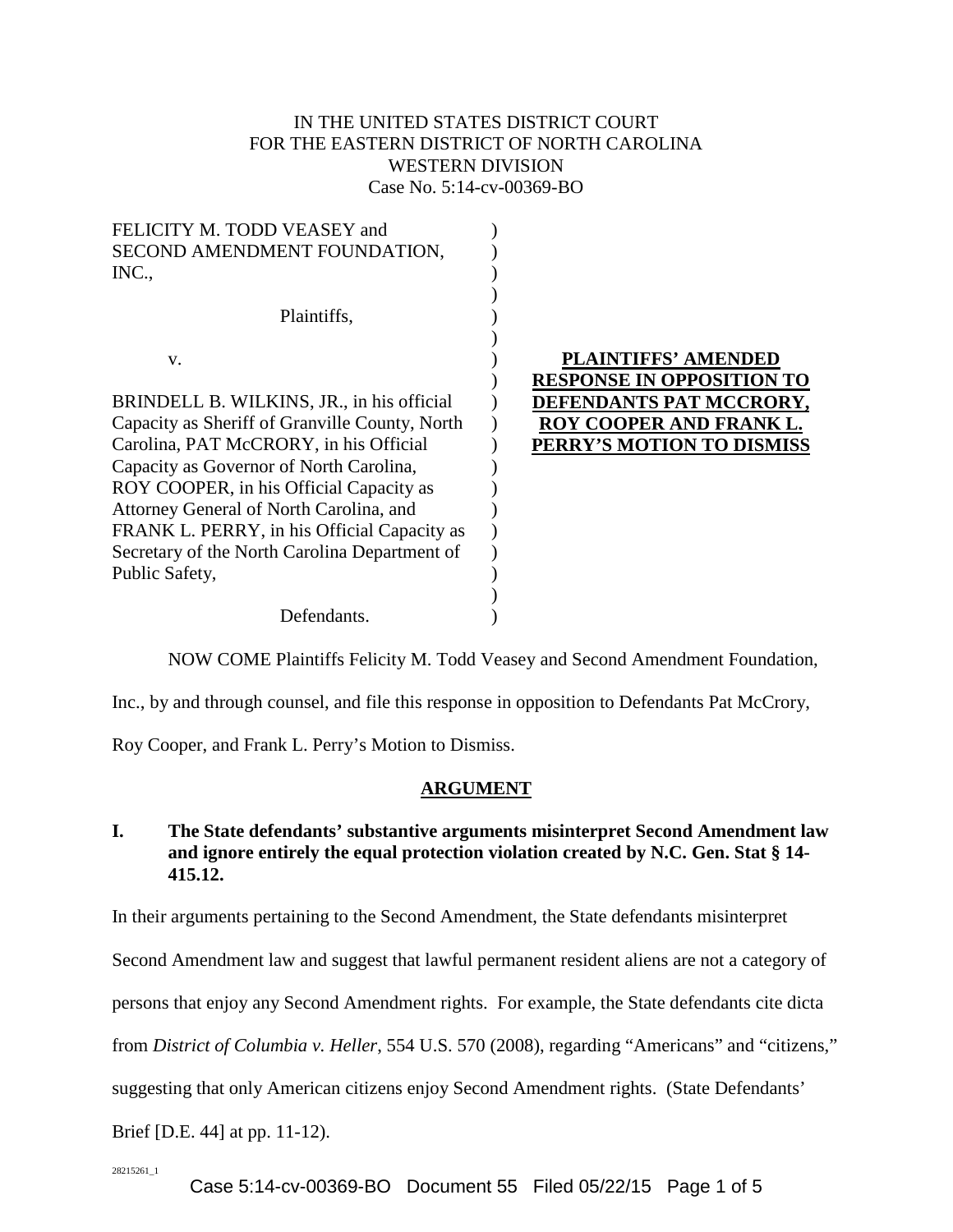This argument ignores that a key aspect of *Heller* is the application of the Second Amendment's "right of the people"—not "Americans" or "citizens"—to conclude that the Constitution guarantees an individual right to keep and bear arms. *Heller,* 554 U.S. at 579-91. In rendering this decision, the Supreme Court reasoned that the Second Amendment's use of the "people" has the same impact as the use of that word in the First and Fourth Amendments. *Id.* at 579. This same rationale underlies *United States v. Verdugo-Urquidez*, 494 U.S. 259, 265 (1990), in which the Supreme Court equated the rights of the "people" under the Second Amendment with the rights of the "people" under the First and Fourth Amendments, which include lawful permanent resident aliens. The import of these decisions, of course, is that the Court has repeatedly recognized that "the people" indisputably includes lawful permanent resident aliens. *See, e.g.*, *Graham v. Richardson*, 403 U.S. 365, 371 (1971); *Truax v. Raich*, 239 U.S. 33, 39 (1915); *Yick Wo v. Hopkins*, 118 U.S. 356 (1886). The State defendants, however, ignore this line of authority. Under their reasoning, the "people" includes only American citizens, and by logical extension, only American citizens would have the right to free speech, the practice of religion, protection against unreasonable searches and seizures, and equal protection of the laws. This, of course, is not the law.

Based on the State defendants' misreading of *Heller* and disregard of more than a century of jurisprudence, it is perhaps unsurprising that in seeking dismissal of Plaintiffs' claims they ignore the glaring discrimination created by N.C. Gen. Stat. § 14-415.12 and argue that concealed carry of firearms is not constitutionally protected. Indeed, the State defendants' brief is devoid of any mention of the Equal Protection Clause issue in this case, indicating that the State defendants, confronted with the illegality of the statute, have no response. This is striking, because the State of North Carolina affirmatively chose to discriminate against lawful permanent resident aliens—an inherently suspect class for purposes of the Equal Protection Clause—despite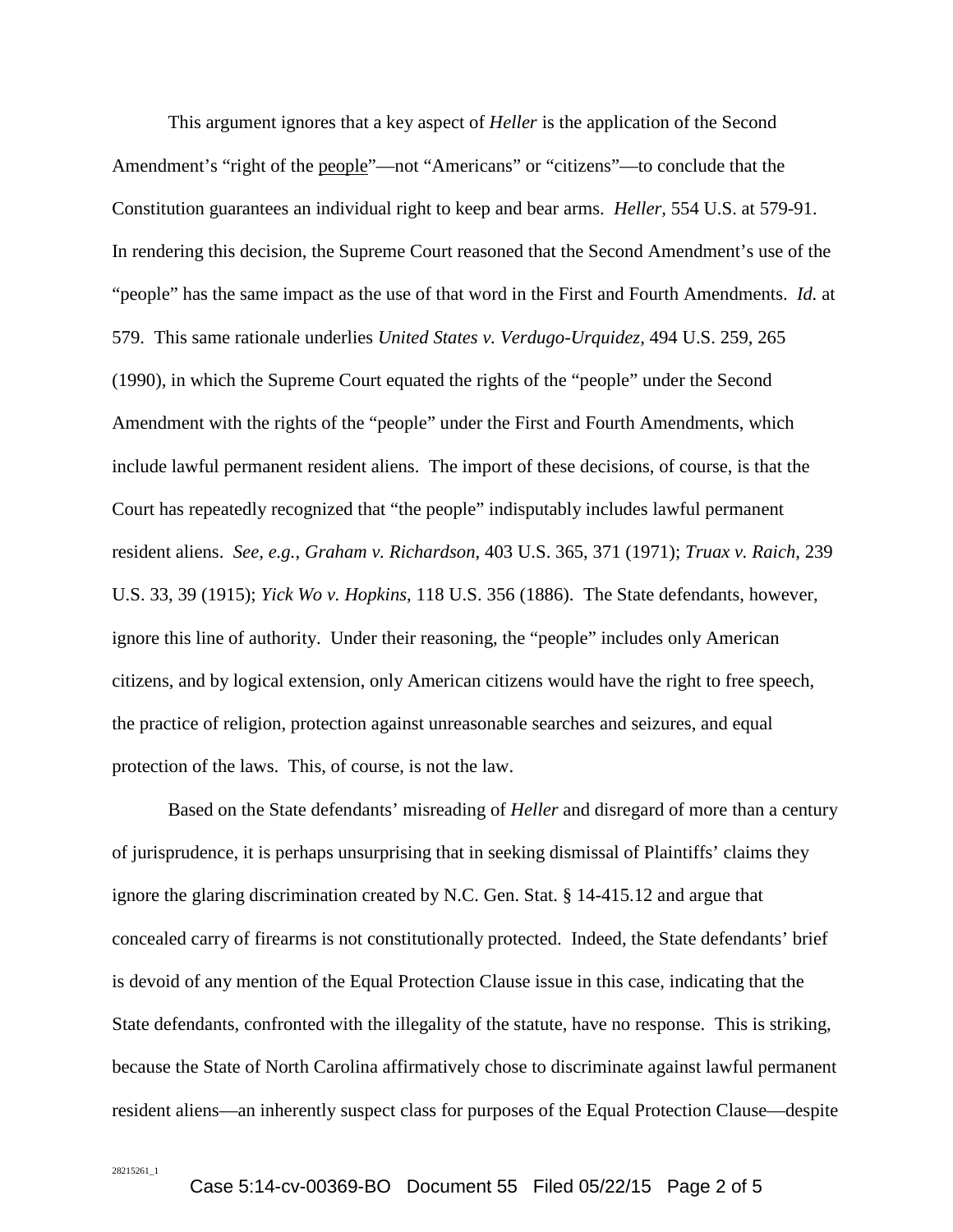case law dating to Reconstruction that plainly prohibits such discrimination. Now that this obviously unconstitutional statute is challenged on equal protection grounds, the State defendants offer no answer at all.

In sum, the State of North Carolina enacted a statute that plainly discriminates against lawful permanent resident aliens, such discrimination has long been declared unlawful, the State has been called to account for this statute, and the State defendants respond by arguing that lawful permanent resident aliens have no Second Amendment rights. In doing so, the North Carolina Governor, its Attorney General, and its Secretary of Public Safety take the position in this case that "persons" entitled to protection of the laws does not include "lawfully admitted resident aliens as well as citizens of the United States," *Graham v. Richardson*, 403 U.S. 365, 371 (1971), and they ignore the glaring equal protection problem created by the statute. The State defendants' position is contrary to settled law and is an inadequate defense of an indefensibly unconstitutional statute. The State defendants' arguments should therefore be rejected.

#### **II. The State defendants do not have Eleventh Amendment immunity.**

The State defendants argue that they are not proper parties because N.C. Gen. Stat. § 14- 415.12 delegates to the Sheriffs of North Carolina the responsibility for deciding whether a concealed firearm applicant qualifies for a permit. This argument misses the point. While the statute assigns to a sheriff the exclusive authority to determine whether a party satisfies the statutory criteria, the statute contains no language exclusively delegating to the sheriff the burden of defending the constitutional validity of the statute. As alleged in the Complaint, the North Carolina Constitution requires the Governor to "take care that the laws be faithfully executed." (Compl. ¶ 10.) The Attorney General bears the duty to appear on behalf of the State in any court or tribunal in any cause or matter in which the State of North Carolina may be a party. (*Id*. ¶ 11.)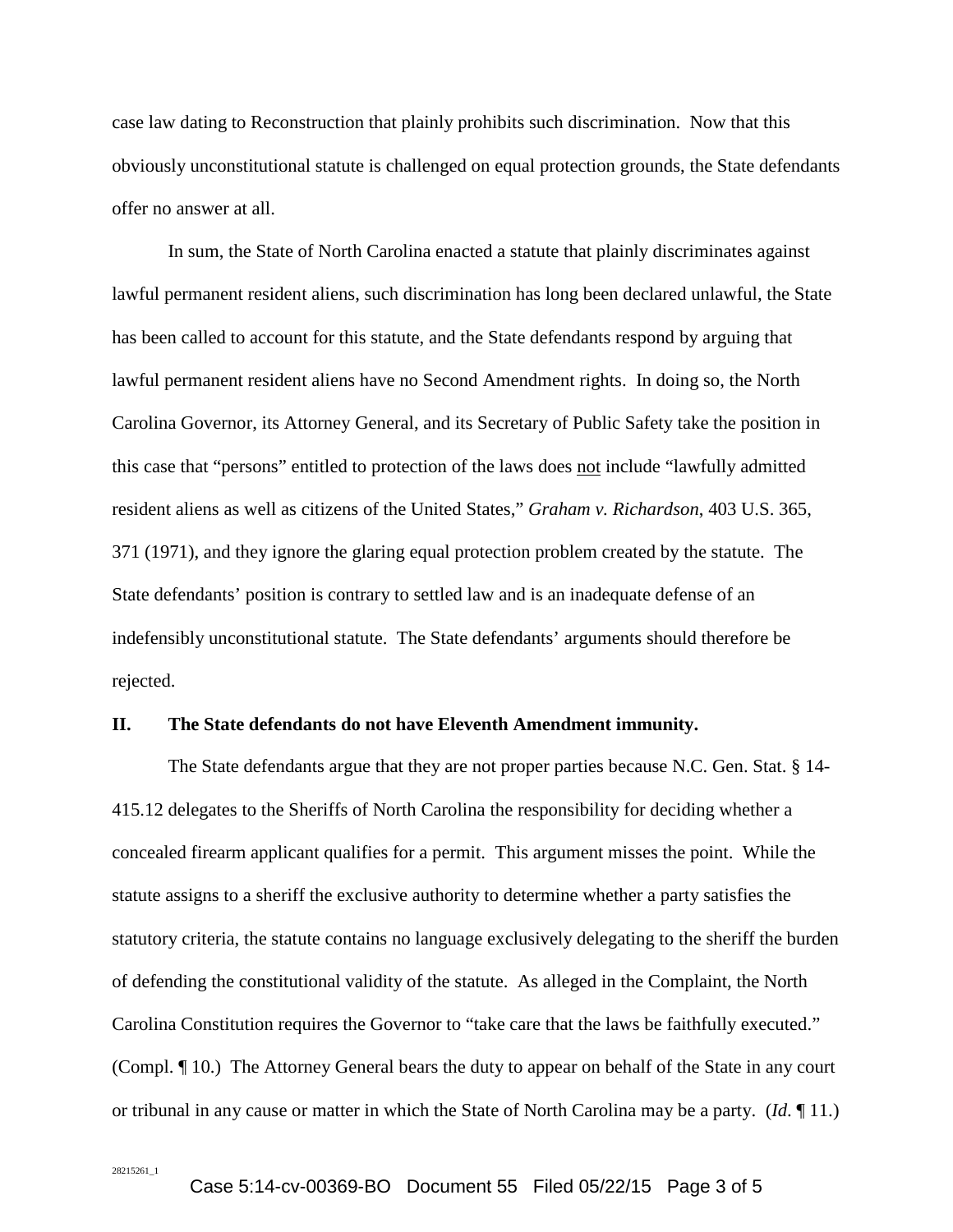And the Secretary of the North Carolina Department of Public Safety, is tasked with enforcing the laws, customs, practices, and policies complained of in this action. The State defendants therefore have an obligation and duty to defend the constitutionality of North Carolina's statutory enactments. They cannot avoid these duties by simply pointing the finger at the sheriff. As the Court noted in its January 23, 2015 Order [D.E. 32], representatives of the state are proper parties in this case, and the State defendants are indeed the appropriate representatives of the State of North Carolina for this case.

### **CONCLUSION**

For the reasons stated above, Plaintiffs respectfully request that the State defendants' motion be denied.

Respectfully submitted this the 22nd day of May, 2015.

### WILLIAMS MULLEN

BY: */s/ Camden R. Webb* Camden R. Webb N.C. State Bar No. 22374 crwebb@williamsmullen.com P. O. Box 1000 Raleigh, North Carolina 27602 Telephone: (919) 981-4000 Facsimile: (919) 981-4300 *Local Civil Rule 83.1 Counsel for Plaintiffs*

### LAW FIRM OF DAVID G. SIGALE, P.C.

BY: */s/ David G. Sigale* IL Bar No. 6238103 dsigale@sigalelaw.com 799 Roosevelt Road, Suite 207 Glen Ellyn, IL 60137 Telephone: (630) 452-4547 Facsimile: (630) 596-4445 *Counsel for Plaintiffs - Admitted Pro Hac Vice*